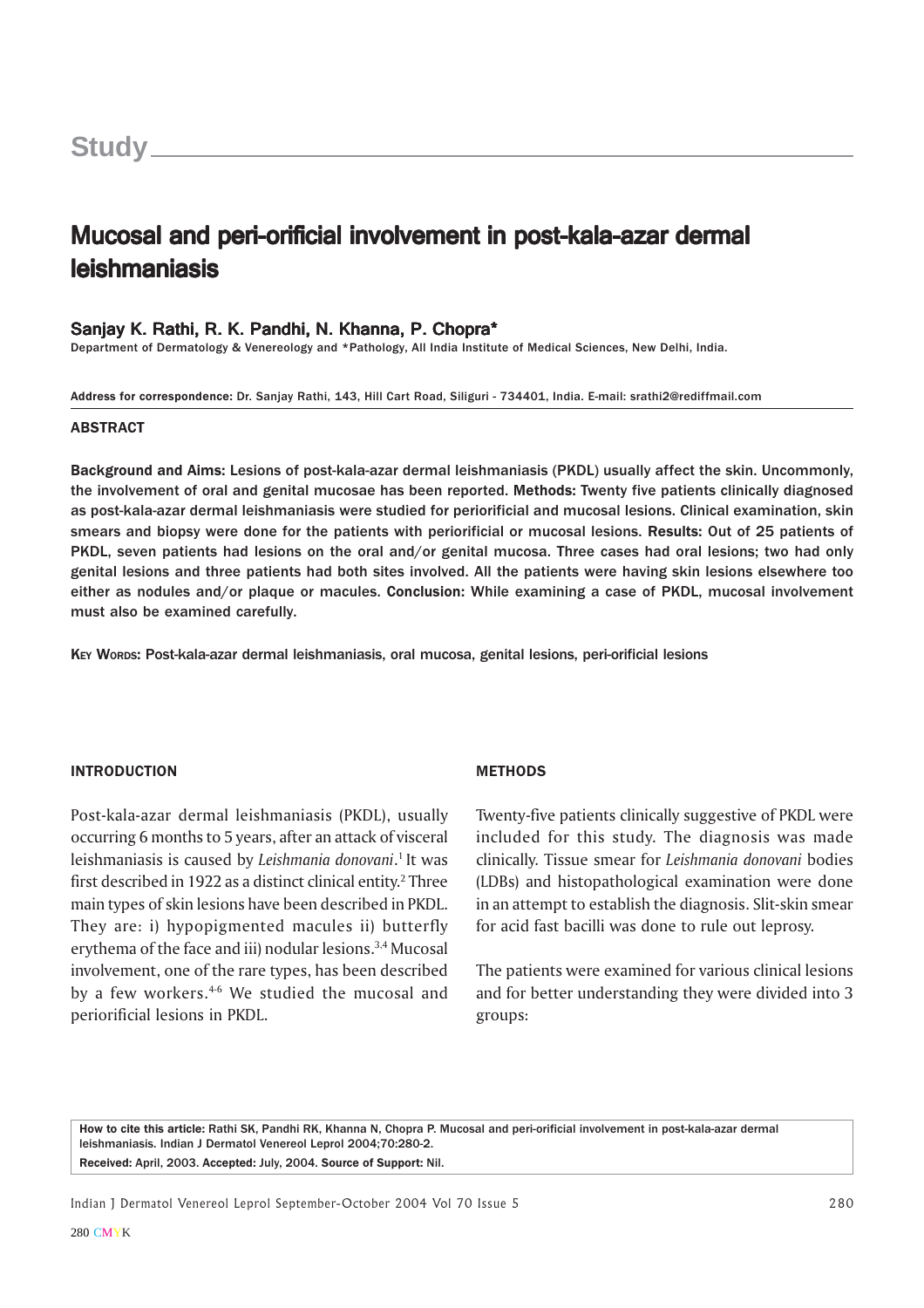# Group A: skin lesions with oral involvement Group B: skin lesions with genital involvement Group C: skin lesions with both oral and genital involvement

## RESULTS

Out of the 25 patients, 22 were males and three were females. Their age ranged from 6 years to 55 years. Seven patients, all male, had mucosal lesions in the present study. They all demonstrated LDBs in their tissue smears. Two main types of lesions were seen; infiltrated nodules and/or plaques and hypopigmented macules. Eighteen cases presented with both types of lesions, while two cases had only macules and five



**Figure 1: Nodules on lips with lesions on face**

presented with only nodules and/or plaque lesions.

Group A: Three patients presented with only oral mucosa involvement along with skin lesions. The tongue, lips (Figure 1), and the hard palate were the sites affected. Two of them had lesions on the tongue and lips; the third case also showed a lesion on the hard palate (Figure 2). They all had infiltrated nodules.

Group B: Two cases had genital lesions only, without the involvement of oral mucosa. The sites commonly affected were the shaft of the penis (Figure 3), and the inner surface of prepuce and glans (Figure 4). Erythematous plaques were observed in the shaft of the penis, while at other sites, nodules were the



**Figure 3: Erythematous plaques on penile shaft with scattered lesions on the thighs**



**Figure 2: Single nodule on hard palate**



**Figure 4: Nodules on glans and inner surface of prepuce**